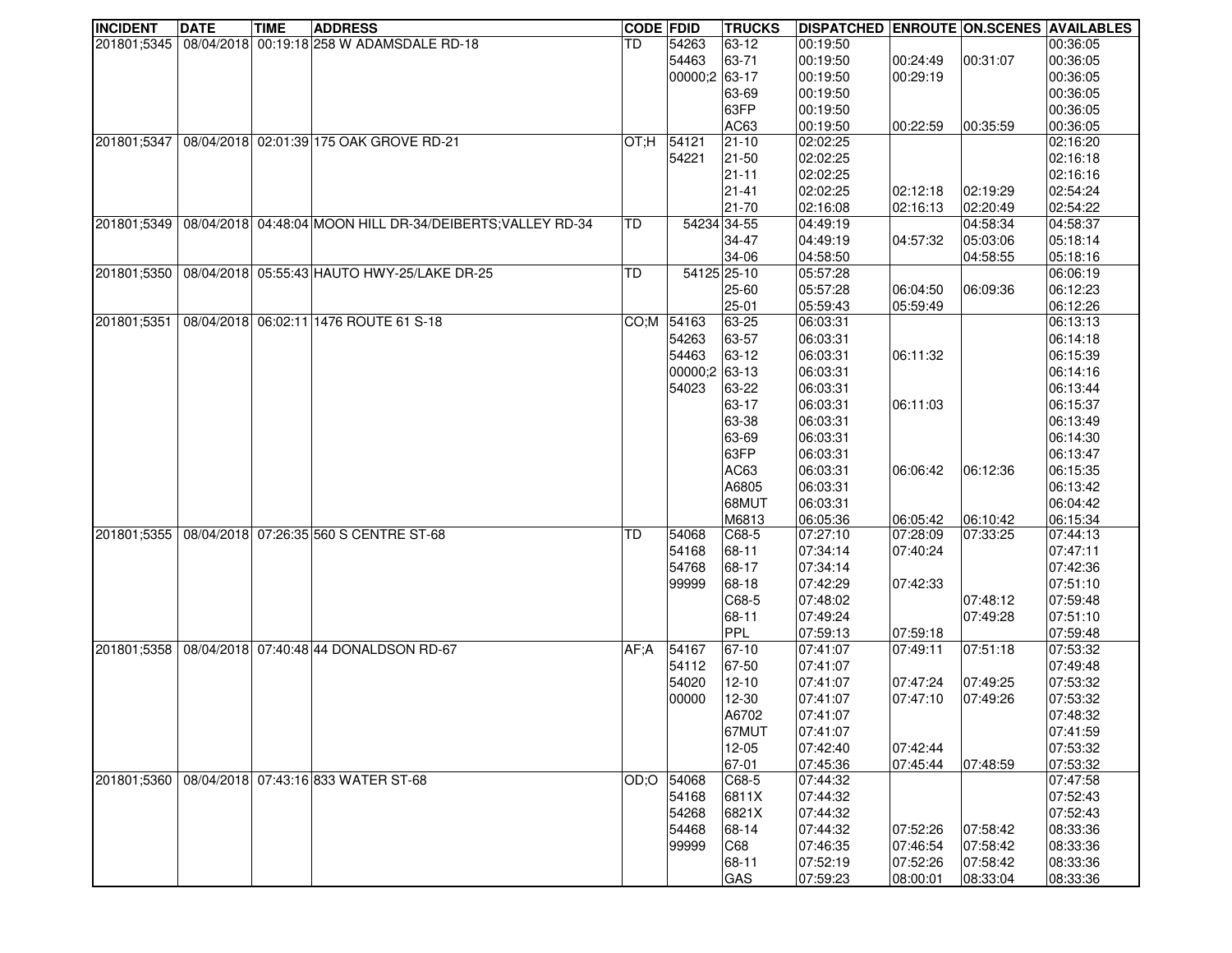| <b>INCIDENT</b> | <b>DATE</b> | <b>TIME</b> | <b>ADDRESS</b>                                | <b>CODE FDID</b> |               | <b>TRUCKS</b>           | <b>DISPATCHED ENROUTE ON.SCENES AVAILABLES</b> |          |          |          |
|-----------------|-------------|-------------|-----------------------------------------------|------------------|---------------|-------------------------|------------------------------------------------|----------|----------|----------|
| 201801;5362     |             |             | 08/04/2018 08:14:06 124 W BACON ST-57         | AC;C 54157       |               | 57-12                   | 08:14:53                                       | 08:19:58 |          | 08:57:07 |
|                 |             |             |                                               |                  | 54257         | 57-16                   | 08:14:53                                       |          |          | 08:23:33 |
|                 |             |             |                                               |                  | 54159         | 57-77                   | 08:14:53                                       |          |          | 08:23:33 |
|                 |             |             |                                               |                  | 54668         | 59-11                   | 08:14:53                                       | 08:19:30 |          | 08:57:07 |
|                 |             |             |                                               |                  | 54023         | 68-53                   | 08:14:53                                       | 08:19:09 |          | 08:22:53 |
|                 |             |             |                                               |                  | 54068         | $\overline{\text{Q59}}$ | 08:14:53                                       |          |          | 08:21:17 |
|                 |             |             |                                               |                  | 00000;2 M6801 |                         | 08:14:53                                       |          |          | 08:16:36 |
|                 |             |             |                                               |                  |               | 68MUT                   | 08:14:53                                       |          |          | 08:15:38 |
|                 |             |             |                                               |                  |               | M6803                   | 08:16:36                                       | 08:16:41 | 08:24:32 | 08:36:11 |
|                 |             |             |                                               |                  |               |                         | 08:18:27                                       |          |          | 08:23:33 |
|                 |             |             |                                               |                  |               | $CG8-5$                 |                                                | 08:18:30 |          |          |
|                 |             |             |                                               |                  |               | $C-57$                  | 08:18:56                                       | 08:18:59 | 08:20:59 | 08:57:07 |
|                 |             |             |                                               |                  |               | 57-02                   | 08:19:21                                       |          | 08:19:26 | 08:57:07 |
| 201801:5364     |             |             | 08/04/2018 08:43:02 9155 CLARKS VALLEY RD-DAU | TD               | 54222         | $C22-2$                 | 08:44:04                                       |          |          | 09:12:44 |
|                 |             |             |                                               |                  | 000           | DC22-2                  | 08:44:04                                       |          |          | 09:12:44 |
|                 |             |             |                                               |                  | 54166         | DAUPHI;N                | 08:44:04                                       |          |          | 08:46:21 |
|                 |             |             |                                               |                  | 99999         | 22S2                    | 08:55:59                                       |          |          | 09:12:44 |
|                 |             |             |                                               |                  |               | $22 - 12$               | 08:55:59                                       | 09:10:26 | 09:25:03 | 10:49:01 |
|                 |             |             |                                               |                  |               | DAUPHI:N                | 08:55:59                                       |          |          | 08:56:16 |
|                 |             |             |                                               |                  |               | 66-10                   | 09:04:00                                       |          |          | 09:12:41 |
|                 |             |             |                                               |                  |               | 66-10                   | 09:23:25                                       |          | 09:23:28 | 10:48:10 |
|                 |             |             |                                               |                  |               | PPL                     | 09:29:09                                       |          |          | 09:29:16 |
| 201801:5365     |             |             | 08/04/2018 08:57:53 1080 PINE VALLEY RD-07    | CH;F             | 54155         | $C-55$                  | 08:59:52                                       | 09:02:43 | 09:15:58 | 09:37:11 |
|                 |             |             |                                               |                  | 99999         | 55-01                   | 08:59:52                                       |          |          | 09:04:09 |
|                 |             |             |                                               |                  |               | 55-02                   | 08:59:52                                       |          |          | 09:04:09 |
|                 |             |             |                                               |                  |               | PPL                     | 09:28:56                                       |          |          | 09:29:00 |
|                 |             |             |                                               |                  |               | <b>PHONE</b>            | 09:30:49                                       |          |          | 09:30:53 |
| 201801;5367     |             |             | 08/04/2018 09:07:00 5A FRIEDEN MNR-34         | $OT; H$ 54134    |               | $34 - 10$               | 09:07:27                                       | 09:14:12 | 09:20:14 | 09:37:48 |
|                 |             |             |                                               |                  | 00000         | 34-40                   | 09:07:27                                       |          |          | 09:15:45 |
|                 |             |             |                                               |                  | 99999         | 34-92                   | 09:14:08                                       | 09:14:12 | 09:20:16 | 09:37:48 |
|                 |             |             |                                               |                  |               | PPL                     | 09:37:47                                       |          |          | 09:37:48 |
|                 |             |             |                                               |                  |               |                         |                                                |          |          |          |
| 201801;5369     |             |             | 08/04/2018 09:50:38 NUREMBURG AREA 384        | H:TO             | 12345         | KRIS                    | 09:54:59                                       |          |          | 10:07:24 |
|                 |             |             |                                               |                  | 99999         | PHONE                   | 09:55:02                                       |          |          | 10:07:24 |
|                 |             |             |                                               |                  |               | SCOTT                   | 09:55:03                                       |          |          | 09:57:45 |
|                 |             |             |                                               |                  |               | <b>EMA100</b>           | 09:55:42                                       |          |          | 10:07:24 |
| 201801;5372     |             |             | 08/04/2018 10:55:04 97 181 SOUTH, LOT 6       | AC;C             | 54121         | 21-50                   | 10:56:34                                       | 11:06:26 | 11:17:29 | 11:37:31 |
|                 |             |             |                                               |                  | 54221         | $21 - 60$               | 10:56:34                                       |          |          | 11:06:50 |
|                 |             |             |                                               |                  | 54015         | $21 - 11$               | 10:56:34                                       |          |          | 11:06:50 |
|                 |             |             |                                               |                  | 54008         | $21 - 41$               | 10:56:34                                       | 11:02:36 | 11:08:25 | 12:15:15 |
|                 |             |             |                                               |                  | 54999         | A941                    | 10:56:34                                       |          |          | 11:04:59 |
|                 |             |             |                                               |                  |               | <b>M13B</b>             | 10:56:34                                       | 10:57:48 |          | 11:22:38 |
|                 |             |             |                                               |                  |               | 58MUT                   | 10:56:34                                       |          |          | 10:57:32 |
|                 |             |             |                                               |                  |               | M <sub>13MU</sub>       | 10:56:34                                       |          |          | 10:57:32 |
|                 |             |             |                                               |                  |               | A942                    | 11:04:59                                       | 11:05:04 | 11:12:46 | 11:35:40 |
|                 |             |             |                                               |                  |               | REFUSA;L                | 11:35:37                                       |          |          | 11:35:40 |
| 201801;5377     |             |             | 08/04/2018 12:59:04 294 PINE HILL RD-37       | MV;U             | 54137         | $37-11$                 | 13:00:29                                       |          |          | 13:04:34 |
|                 |             |             |                                               |                  | 13010         | 37-53                   | 13:00:29                                       |          |          | 13:04:34 |
|                 |             |             |                                               |                  |               | A937                    | 13:00:29                                       |          |          | 13:03:27 |
|                 |             |             |                                               |                  |               | 37MUT                   | 13:00:29                                       |          |          | 13:01:34 |
|                 |             |             |                                               |                  |               | 37-02                   | 13:02:22                                       | 13:02:27 |          | 13:04:34 |
| 201801;5386     |             |             | 08/04/2018 15:13:14 88A FIRE HOUSE RD-34      | LZ               | 54234 34-55   |                         | 15:13:56                                       | 15:21:13 | 15:21:26 | 16:17:38 |
|                 |             |             |                                               |                  |               | 34-47                   | 15:13:56                                       |          |          | 15:21:23 |
|                 |             |             |                                               |                  |               |                         |                                                |          |          |          |
|                 |             |             |                                               |                  |               | 34-05                   | 15:16:22                                       | 15:16:27 | 15:21:46 | 16:17:38 |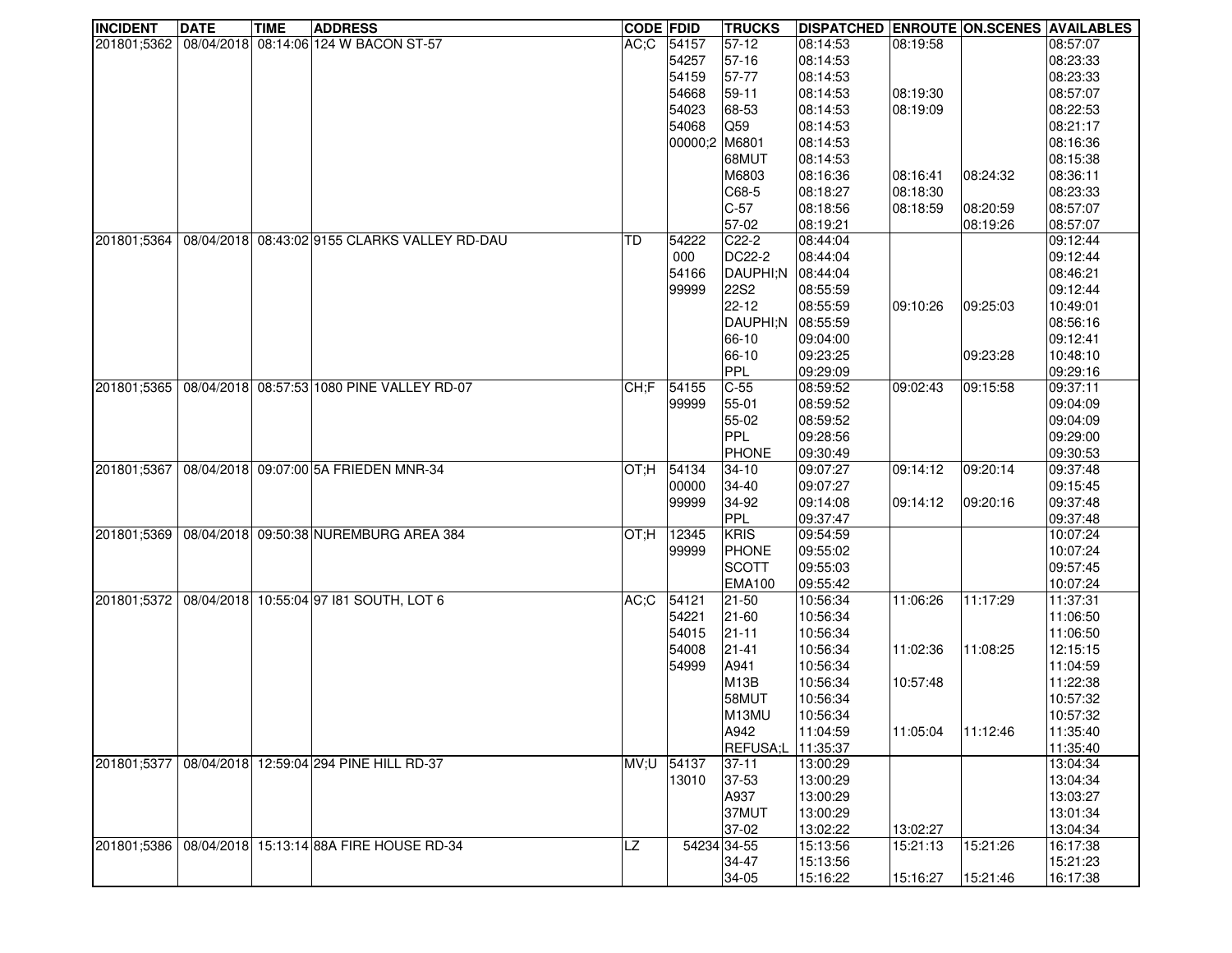| <b>INCIDENT</b> | <b>DATE</b> | <b>TIME</b> | <b>ADDRESS</b>                                            | <b>CODE FDID</b> |              | <b>TRUCKS</b>     | <b>DISPATCHED ENROUTE ON.SCENES AVAILABLES</b> |                   |          |          |
|-----------------|-------------|-------------|-----------------------------------------------------------|------------------|--------------|-------------------|------------------------------------------------|-------------------|----------|----------|
| 201801;5389     |             |             | 08/04/2018 15:34:41 110 GORDON RD-04                      | RE;S             | 54104        | $ 04 - 10 $       | 15:36:13                                       | 15:40:29          | 15:47:53 | 16:29:02 |
|                 |             |             |                                                           |                  | 54204        | $04 - 70$         | 15:36:13                                       |                   |          | 15:44:58 |
|                 |             |             |                                                           |                  | 54404        | $04-12$           | 15:36:13                                       | 15:44:56          | 15:52:09 | 16:03:52 |
|                 |             |             |                                                           |                  | 54022        | $04-19$           | 15:36:13                                       | 15:43:44          | 16:03:47 | 16:17:58 |
|                 |             |             |                                                           |                  | 00000        | R3850             | 15:36:13                                       | 15:44:40          | 15:48:22 | 16:29:22 |
|                 |             |             |                                                           |                  | 54014        | A3801             | 15:36:13                                       | 15:53:41          | 15:59:39 | 18:13:23 |
|                 |             |             |                                                           |                  | 54005        | 38MUT             | 15:36:13                                       |                   |          | 15:36:45 |
|                 |             |             |                                                           |                  | 54666        | $04-30$           | 15:37:04                                       |                   |          | 15:45:41 |
|                 |             |             |                                                           |                  | 54023        | NOM93             | 15:37:04                                       | 15:40:52          | 15:54:30 | 16:40:17 |
|                 |             |             |                                                           |                  | 54333        | 38MUT             | 15:37:04                                       |                   |          | 15:37:14 |
|                 |             |             |                                                           |                  |              | 64MUT             | 15:37:04                                       |                   |          | 15:37:14 |
|                 |             |             |                                                           |                  |              | A3802             | 15:37:20                                       | 15:43:12          | 15:47:49 | 16:36:20 |
|                 |             |             |                                                           |                  |              | NOM <sub>92</sub> | 15:40:18                                       | 15:41:17          | 15:54:00 | 15:54:08 |
|                 |             |             |                                                           |                  |              | $ 04 - 01 $       | 15:40:45                                       | 15:40:50          | 15:47:56 | 16:29:02 |
|                 |             |             |                                                           |                  |              | A4502             | 15:47:37                                       |                   |          | 15:53:58 |
|                 |             |             |                                                           |                  |              | NOM <sub>92</sub> | 15:54:24                                       | 15:54:28          | 16:08:03 | 16:36:20 |
|                 |             |             |                                                           |                  |              | LF <sub>5</sub>   | 15:56:31                                       | 16:13:48          | 16:25:50 | 16:35:25 |
|                 |             |             |                                                           |                  |              | M6404             | 15:58:45                                       | 15:58:57          | 16:16:49 | 16:20:15 |
|                 |             |             |                                                           |                  |              | M6801             | 16:21:27                                       | 16:22:18          | 16:38:48 | 17:16:02 |
|                 |             |             |                                                           |                  |              | MED4              | 16:25:14                                       | 16:25:20          | 16:48:58 | 17:13:11 |
| 201801;5390     |             |             | 08/04/2018 15:41:30 WEST PENN PKE-37/SUMMER; VALLEY RD-37 | CH;F             | 54137 C-37   |                   | 15:46:47                                       |                   |          | 15:49:01 |
|                 |             |             |                                                           |                  |              | $37-01$           | 15:46:47                                       |                   |          | 15:49:01 |
|                 |             |             |                                                           |                  |              | 37-02             | 15:46:47                                       | 15:48:17          |          | 15:57:59 |
| 201801;5391     |             |             | 08/04/2018 16:05:16 123 181 NORTH                         | VE;H             | 54536        | $36 - 18$         | 16:06:05                                       |                   |          | 16:14:17 |
|                 |             |             |                                                           |                  | 54143        | 43-20             | 16:06:05                                       |                   |          | 16:12:06 |
|                 |             |             |                                                           |                  |              | 43-10             | 16:06:05                                       | 16:11:53          | 16:15:38 | 16:37:27 |
|                 |             |             |                                                           |                  |              | $36-17$           | 16:14:09                                       | 16:14:13          | 16:15:38 | 16:37:27 |
|                 |             |             | 201801;5393 08/04/2018 16:17:50 102 BROAD ST-04           | LZ               | 12345        | NOSIRE;N          | 16:18:09                                       |                   |          | 16:18:16 |
|                 |             |             |                                                           |                  | 54104        | $04-30$           | 16:18:09                                       |                   |          | 16:18:16 |
|                 |             |             |                                                           |                  | 54204        | 04-70             | 16:18:09                                       |                   |          | 16:18:16 |
|                 |             |             |                                                           |                  | 54404        | $04-12$           | 16:18:09                                       |                   |          | 16:18:16 |
|                 |             |             |                                                           |                  |              | $ 04 - 19$        | 16:18:22                                       | 16:18:26          |          | 16:37:06 |
| 201801:5395     |             |             | 08/04/2018 16:20:33 298A E SHERMAN ST-62                  | LZ               | 54162        | $62 - 11$         | 16:21:32                                       | 16:27:23          | 16:29:10 | 17:12:46 |
|                 |             |             |                                                           |                  | 54262        | $62 - 12$         | 16:21:32                                       | 16:28:23          | 16:30:01 | 17:12:46 |
|                 |             |             |                                                           |                  | 00000;2 AC62 |                   | 16:28:42                                       | 16:28:50          | 16:31:03 | 17:12:46 |
| 201801;5396     |             |             | 08/04/2018 17:00:16 661 FEARNOT RD-14                     | CH;F             | 54114        | 14-70             | 17:00:16                                       | 17:00:16          | 17:00:16 | 17:08:07 |
|                 |             |             |                                                           |                  | 99999        | <b>PHONE</b>      | 17:08:05                                       |                   |          | 17:08:07 |
| 201801;5401     |             |             | 08/04/2018 17:37:41 104 181 NORTH, LOT 9                  | RE;S             | 54121        | 21-10             | 17:38:44                                       |                   |          | 17:49:03 |
|                 |             |             |                                                           |                  | 54122        | 21-50             | 17:38:44                                       | 17:45:57          | 17:51:39 | 19:30:37 |
|                 |             |             |                                                           |                  | 54020        | 22-11             | 17:38:44                                       | 17:47:22          | 17:57:08 | 19:31:05 |
|                 |             |             |                                                           |                  | 54008        | A6702             | 17:38:44                                       |                   |          | 17:48:05 |
|                 |             |             |                                                           |                  | 54666        | <b>M13B</b>       | 17:38:44                                       | 17:39:52          | 17:51:16 | 19:31:11 |
|                 |             |             |                                                           |                  |              | 67MUT             | 17:38:44                                       |                   |          | 17:40:01 |
|                 |             |             |                                                           |                  |              | M13MU             | 17:38:44                                       |                   |          | 17:40:01 |
|                 |             |             |                                                           |                  |              | $C-21$            | 17:43:28                                       | 17:43:33          | 17:53:25 | 18:20:58 |
|                 |             |             |                                                           |                  |              | A6703             | 17:48:05                                       | 17:48:11          | 17:56:11 | 18:53:38 |
|                 |             |             |                                                           |                  |              | LF5               | 17:55:01                                       | 17:55:04          | 18:09:40 | 19:30:14 |
| 201801;5402     |             |             | 08/04/2018 17:46:48 495A SUEDBERG RD-21                   | <b>LZ</b>        | 54221        | $21 - 11$         | 17:47:57                                       |                   |          | 17:54:51 |
|                 |             |             |                                                           |                  | 54158        | $21 - 41$         | 17:47:57                                       | 17:54:41          | 18:00:28 | 18:54:01 |
|                 |             |             |                                                           |                  |              | 58-10             | 18:18:32                                       | 18:23:25          | 18:27:52 | 18:54:01 |
| 201801;5403     |             |             | 08/04/2018 18:19:17 114 PINE HILL RD-21                   | PU;M 54221       |              | $21 - 11$         | 18:20:49                                       |                   |          | 18:21:20 |
|                 |             |             |                                                           |                  | 54121        | $C-21$            | 18:21:02                                       | 18:21:23          |          | 18:21:30 |
| 201801;5405     |             |             | 08/04/2018 18:23:00 GIANT FOOD STORE-CRESSONA MALL        | CH;F             | 00000;2 AC63 |                   | 18:24:47                                       | 18:26:46 18:34:19 |          | 18:59:07 |